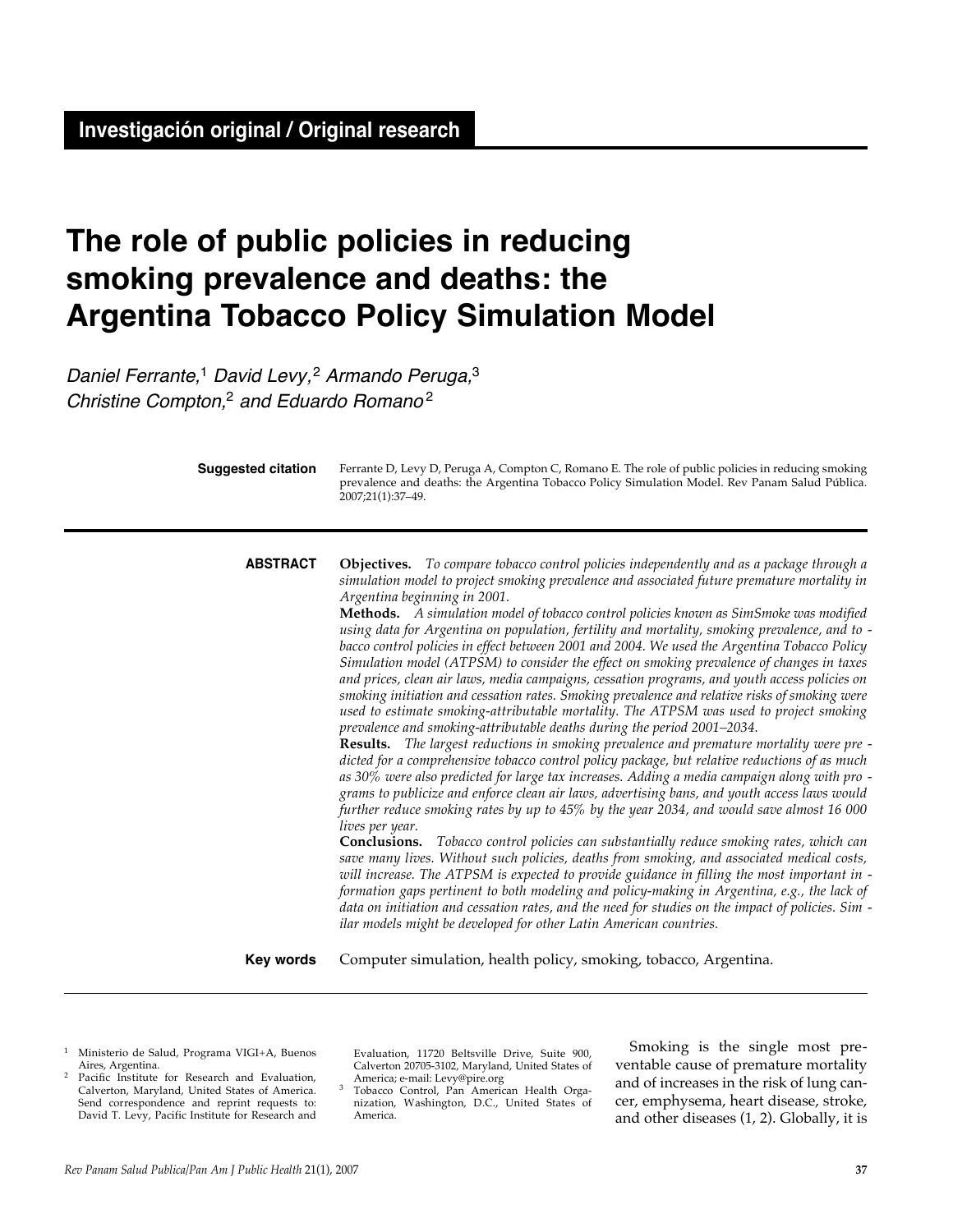estimated that 5 million deaths each year are attributable to smoking (3), with trends driving a rise to 10 million deaths per year by the 2030s (4).

Evidence indicates that higher cigarette taxes, clean air laws, media campaigns, banning the promotion of tobacco products, and warning labels can appreciably reduce smoking (5–7). These policies are part of the Framework Convention for Tobacco Control (FCTC) of the World Health Organization. They not only reduce smoking initiation, but also encourage cessation, which reduces smoking-attributable deaths (2, 8).

Most empirical analyses of tobacco control policies have been conducted for the United States of America, Australia, and European countries. Less is known about the impact of policies in other countries. Nevertheless, it is important for other countries to develop comprehensive programs to reduce smoking. Argentina has signed the FCTC (9), and will likely ratify it, but tobacco control efforts are at an early stage.

This paper describes a preliminary planning model for Argentina, which we call the Argentina Tobacco Policy Simulation Model (ATPSM). The model is patterned after SimSmoke, a tobacco control policy model developed for the United States (10, 11). On the basis of data from Argentina on population, birth rates, death rates, and smoking rates, ATPSM predicts future smoking rates and deaths attributable to smoking in total as well as by age and gender. The model also evaluates the effect of individual tobacco control policies on smoking rates and smoking-attributable deaths. In addition, the model helps to identify the data needed for the effective surveillance of smoking and health consequences, and the types of policy evaluations needed.

## **MATERIAL AND METHODS**

Like the model developed in the United States, the ATPSM includes a population model, a smoking model, a smoking-attributable death model, and policy modules. The United States model is described in detail in previous articles (10–13), and on the Web at https://cisnet.flexkb.net/mp/pub/ cisnet\_lung\_pire\_profile.pdf. The year 2001 was chosen as the baseline year because a large-scale survey collected information on smoking rates in Argentina that year. The data sources are described in Table 1.

## **Population model**

The population model was based on population identified by age and gender. For the baseline year 2001, data on the total population by age and gender were obtained from the 2001 census in Argentina. Data on fertility rates by age and mortality rates by age and gender were obtained from the Department of Statistics of the Ministry of Health, and include all deaths and births for 2001.

## **Smoking model**

The baseline year population was divided into the number of smokers, never smokers, and previous smokers by age and gender. Within the smoking model some individuals evolved from never smokers to smokers through smoking initiation. Individuals were classified as never smokers from birth until they initiated smoking or died. A portion of smokers evolved to ex-smoker status through cessation, but some of these individuals may return to smoking through relapse. (The extent of relapse depends on the number of years since quitting.)

Data on smoking were obtained from two sources. In the 2001 SIEM-PRO study *Encuesta de Condiciones de Vida,* participants were 15 years old or more from cities with more than 5 000 inhabitants (96% of the urban population, 83% of total population). The survey included 26 000 households in the sample frame, with an 80% response rate; in all, 22 910 persons were interviewed. The survey included extensive information about household characteristics, and a separate section

on smoking. The interview asked whether the individual had actually smoked during the previous day, and, if not, whether they had smoked in the past. Data were also obtained from the 1999 SEDRONAR survey *Encuesta Epidemiológica sobre Prevalencia de Con sumo de Sustancias Psicoactivas en Ar gentina,* which interviewed 2 699 individuals aged 12 to 64 years, with a response rate of  $> 80\%$ . Individuals were asked whether they had ever smoked. Those who had were asked whether they had smoked in the previous 30 days; those that hadn't were asked whether they had quit in the previous two years.

For the simulation model, it was important to capture established smokers, often defined as those who have smoked more than 100 cigarettes in their lifetime. The 1999 data indicated smoking rates about 10% higher than the 2001 data. However, the 1999 data may have overstated smoking by including anyone who had smoked in the previous 30 days, whereas the 2001 data may have understated smoking rates due to the exclusion of some-day smokers and due to temporarily lower rates from the economic downturn that survey year. To remedy these problems, we used the 2001 data to distinguish smoking rates by age, because this survey was based on a substantially larger sample and included persons above age 64. We then used the 1999 data to scale the 2001 data upwards to reflect the omission of someday smokers and the economic downturn. For those aged 35 years and older, we corrected the 2001 smoking rates upwards by adding 75% of the average difference between smoking rates in 1999 and 2001. For those below age 35 years, we added 50% of the difference between the 1999 and 2001 rates, since non-established smokers were more likely to be captured by the last-30-days measure for these ages in the 2001 survey.

Ex-smokers included anyone who had ever smoked, but no longer smoked. We used data from the 1999 national survey to examine the percent of ex-smokers who had quit in the previous year and between 1 and 2 years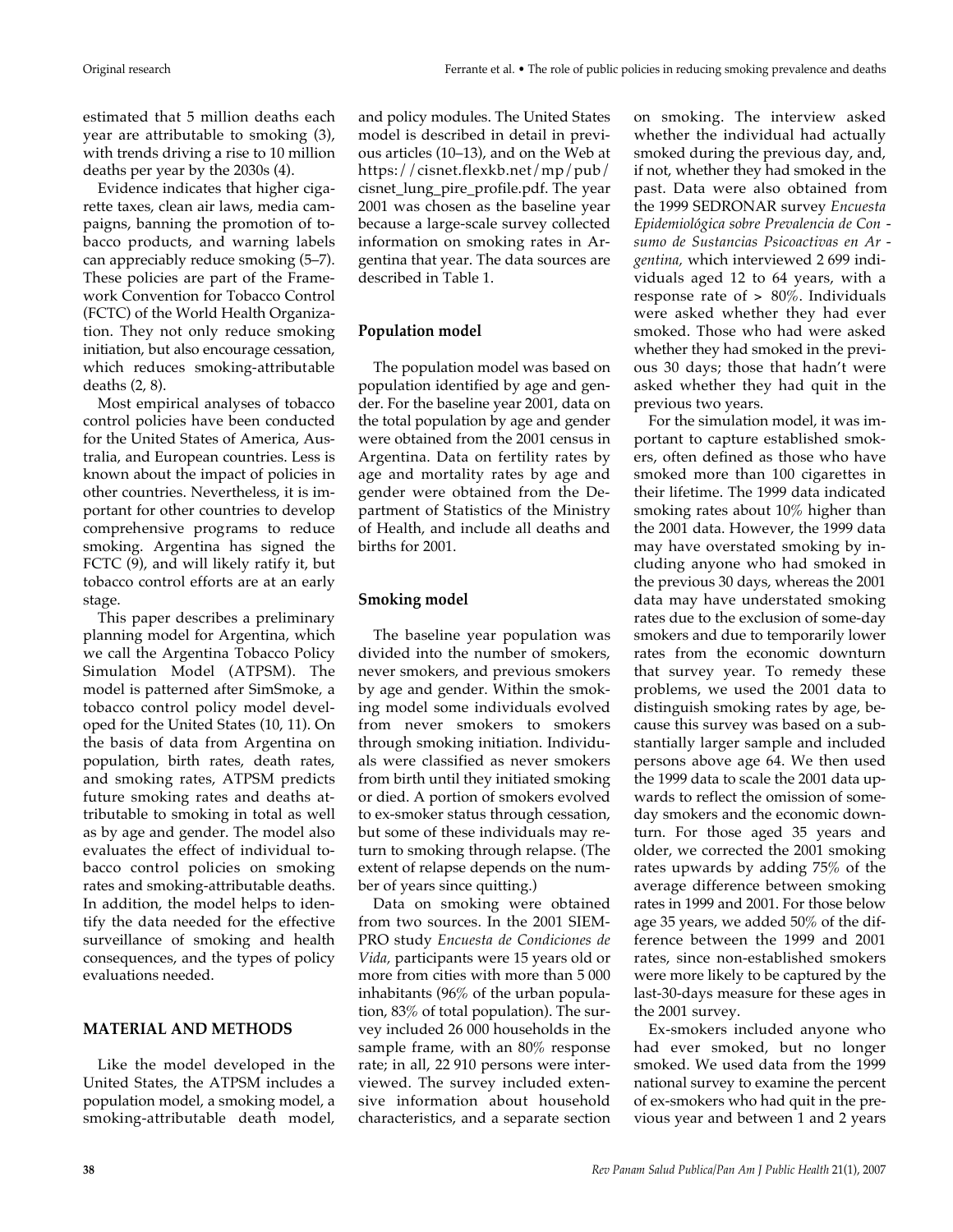## **TABLE 1. Measures and data sources used for the Argentina Tobacco Policy Simulation Model**

| Variable                                                                              | Source                                                                                                                                                                                                                                                                                                                                                                                                                                                                 | Description                                                                                                                                                                                             |
|---------------------------------------------------------------------------------------|------------------------------------------------------------------------------------------------------------------------------------------------------------------------------------------------------------------------------------------------------------------------------------------------------------------------------------------------------------------------------------------------------------------------------------------------------------------------|---------------------------------------------------------------------------------------------------------------------------------------------------------------------------------------------------------|
| Population model<br>Current population                                                | www.indec.mecon.gov.ar/Población/ Composición de la Población/                                                                                                                                                                                                                                                                                                                                                                                                         | Population with breakdowns by age and gender                                                                                                                                                            |
| <b>Fertility rates</b>                                                                | Población por sexo según edad en años simples. Año 2001<br>Ministerio de Salud y Ambiente de la Nación. Secretaría de Políticas,<br>Regulación y Relaciones Sanitarias, Subsecretaría de Relaciones<br>Sanitarias e Investigación en Salud, Dirección de Estadísticas e<br>Información y Salud.                                                                                                                                                                        | from the 2001 census (most recent available)<br>Births per 1 000 women by age. Vital statistics<br>from Ministry of Health for 2002                                                                     |
| Mortality rates                                                                       | Estadisticas Vitales-Informacion Basica Año 2001, diciembre de 2002<br>Same as above for fertility rates                                                                                                                                                                                                                                                                                                                                                               | Overall and lung cancer death rates by age and<br>gender                                                                                                                                                |
| Smoking rate model<br>Baseline smoking rates<br>for current smokers and<br>ex-smokers | Secretaría de Programación para la Prevención de la Drogadicción y<br>Lucha contra el Narcotráfico (SEDRONAR)<br>Encuesta Epidemiológica sobre Prevalencia de Sustancias<br>Psicoactivas en Argentina, 1999<br>Sistema de Evaluación y Monitoreo de Programas Sociales<br>(SIEMPRO), Presidencia de la Nación<br>Mabel Ariño, Beatriz Toutoundjian. Consumo de tabaco en la<br>Argentina, marzo 2003 (Encuesta de Condiciones de Vida 2001)<br>(National Survey, 2001) | Number of current smokers (at least 100+<br>cigarettes lifetime) by gender and age. National<br>survey ( $n = 2699$ , 12–64 years) performed in<br>1999                                                 |
| Initiation rates                                                                      | Same as above for smoking rates                                                                                                                                                                                                                                                                                                                                                                                                                                        | Inferred from current smoking rates in those<br>aged 10-24 years                                                                                                                                        |
| Baseline rates for<br>ex-smokers                                                      | Same as above for smoking rates                                                                                                                                                                                                                                                                                                                                                                                                                                        | At least 100+ cigarettes lifetime and not currently<br>smoking, by gender and age. Asked time elapsed<br>since quitting for <1 year, 1-2 years, 2+ years;<br>used United States breakdowns for 3+ years |
| First year cessation                                                                  | Same as above for smoking rates                                                                                                                                                                                                                                                                                                                                                                                                                                        | Population indicator of annual cessation rates in<br>the previous year not available, so we estimated<br><1 year ex-smokers as a percent of smokers<br>plus <1 year ex-smokers                          |
| Relapse rates                                                                         | Data from the United States (14, 15, 16)                                                                                                                                                                                                                                                                                                                                                                                                                               | Not available; data from the United States were<br>used                                                                                                                                                 |
| Relative death risks<br>of smokers and<br>ex-smokers                                  | Various sources from the United States cited in the CPS-II study (20)                                                                                                                                                                                                                                                                                                                                                                                                  | No large-scale studies available, but some<br>supporting evidence from smaller case studies<br>for Argentina                                                                                            |
| Policy modules                                                                        |                                                                                                                                                                                                                                                                                                                                                                                                                                                                        |                                                                                                                                                                                                         |
| Taxes                                                                                 | Consumer price index: Instituto Nacional de Estadísticas y Censos<br>(INDEC)<br>www.indec.mecon.gov.ar/Indices de Precios/Indices de Precio al<br>Consumidor/Serie Histórica/Índices y variaciones porcentuales para el<br>nivel general y capítulos. Promedio anual desde 1996 en adelante                                                                                                                                                                            | Price and tax rates for baseline year (1999–2001)<br>Consumer price index (includes tobacco in<br>calculation), considering 1999 as reference<br>Description price: Mean price including taxes          |
|                                                                                       | Tobacco price: Ministerio de la Producción, Secretaría de Agricultura,<br>Ganadería, Pesca y Alimentos, Subsecretaría de Economía<br>Agropecuaria; Fondo Especial del Tabaco. Anuario estadístico,<br>Campañas 2001-2002-2003 y Ministerio de Economía                                                                                                                                                                                                                 |                                                                                                                                                                                                         |
|                                                                                       | Tobacco tax: Ministerio de la Producción, Secretaría de Agricultura,<br>Ganadería, Pesca y Alimentos, Subsecretaría de Economía<br>Agropecuaria. Corradini E et al. Caracterización del Sector Productor<br>Tabacalero en la República Argentina, 2004                                                                                                                                                                                                                 |                                                                                                                                                                                                         |
|                                                                                       | Perazzo D. Impuestos al tabaco: efectos sobre el precio y el                                                                                                                                                                                                                                                                                                                                                                                                           |                                                                                                                                                                                                         |
| Clean air laws                                                                        | consumo y situación en la República Argentina. www.uata.org.ar<br>Tobacco Control Country Profiles database and information provided<br>by tobacco control staff in Argentina                                                                                                                                                                                                                                                                                          | Different types of laws currently in effect and<br>their stringency as distinguished by region                                                                                                          |
| Media and other<br>educational campaigns                                              | Tobacco Control Country Profiles database and information provided<br>by tobacco control staff in Argentina                                                                                                                                                                                                                                                                                                                                                            | Indication of current level of media campaigns                                                                                                                                                          |
| Advertising bans/Health<br>warnings                                                   | Tobacco Control Country Profiles database and information provided<br>by tobacco control staff in Argentina                                                                                                                                                                                                                                                                                                                                                            | Extent of advertising bans on tobacco manufac-<br>turers and required health warnings on labels                                                                                                         |
| Youth access                                                                          | Tobacco Control Country Profiles database and information provided<br>by tobacco control staff in Argentina                                                                                                                                                                                                                                                                                                                                                            | Current policies regarding age limitations, enforce-<br>ment checks, penalties, community campaigns,<br>self-service and vending machine bans                                                           |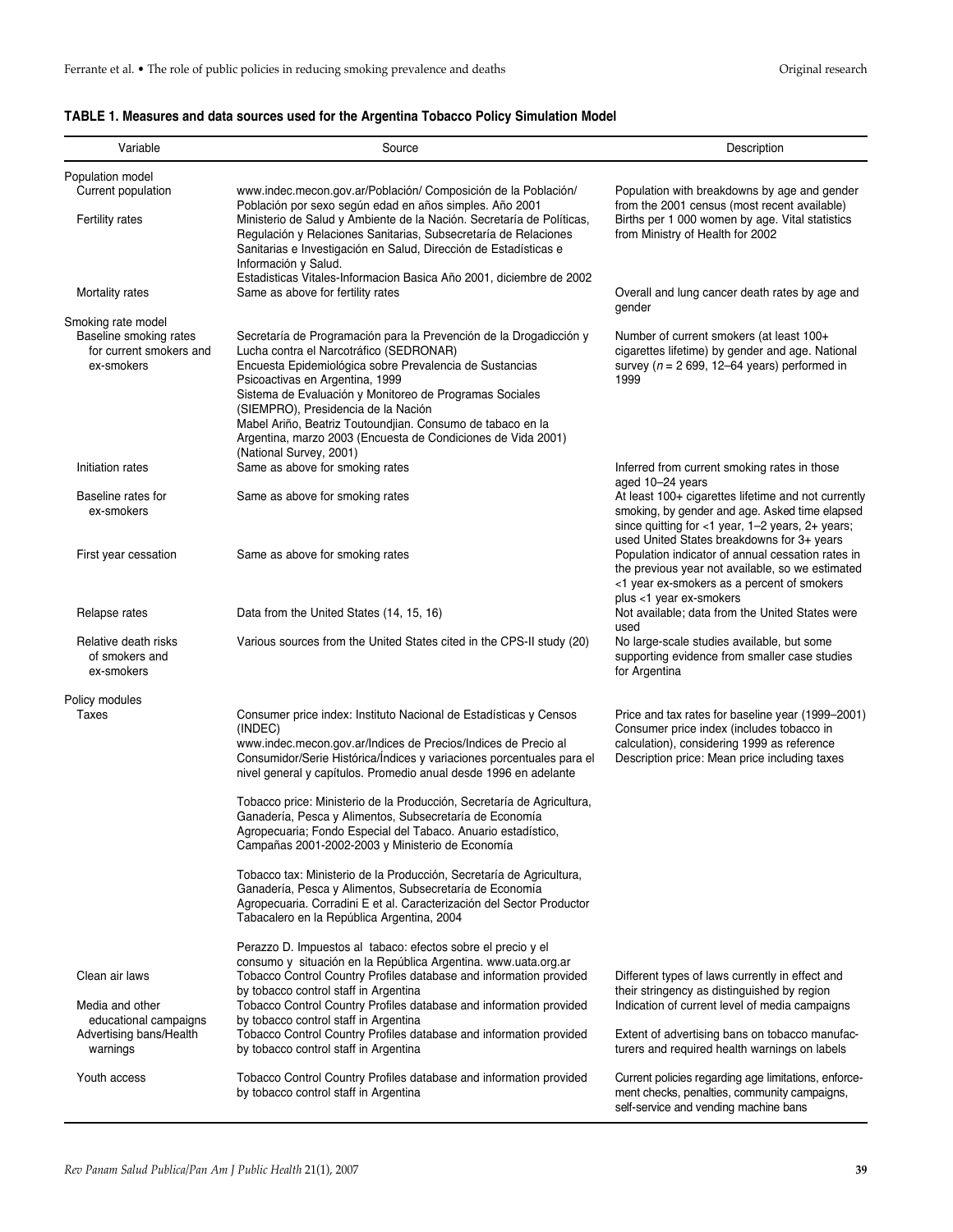earlier. We found that the overall exsmoker rates were similar for Argentina and the United States, and consequently used relative percentages within categories from United States data obtained from the 1993 Tobacco Use Supplement to the Current Population Survey (TUS-CPS) to distinguish the percent of ex-smokers by years since quitting in the 3+ years categories. Smoking rates were calculated by 5-year age groups for ages 22 years and above, and for each age from 15–21 years, to observe the patterns of increase in younger participants.

Because precise data on initiation and cessation rates were not available for those below age 22 years, and to ensure stability of the model, initiation rate at each age was measured as the difference between the smoking rate (from the Argentine prevalence data) at that age year and the rate at the previous age year. Because smoking rates began to level off at age 22 years in males and females, the ages of initiation in the ATPSM were considered until age 22 in both genders.

Cessation was tracked from age 22 years, since smoking before that age was less likely to have health implications for ex-smokers. With data from the 1999 SEDRONAR survey, 1-year cessation rates were initially calculated as reflecting persons who were smokers 1 year previously and were not smokers at the time of the survey, divided by those who were smokers 1 year previously (including those who had quit in the previous year). However, because of the way smoking was defined, the data provided an implausibly high percentage of ex-smokers in the last year. Instead, we used United States data from the TUS-CPS for the year 1993. Because relapse data were not available for Argentina, we used United States rates (1, 2, 14, 15).

Smoking-attributable deaths in the ATPSM were predicted using death rates, smoking prevalence rates, and the total mortality risks of smokers and ex-smokers relative to non-smokers (16). We first distinguish the death rates of never smokers, smokers, and ex-smokers, based on the standard attributable risk formulation, which takes into account relative risks and smoking prevalence. Relative risks were calculated for 10-year age groups, except for the lowest (age 35–49 years) and highest age groups (age 80 years and above). The number of smokers at each age was then multiplied by the difference between the death rate of smokers and the death rate of never smokers to calculate the excess deaths due to smoking. The same procedure was used for each ex-smoker group, and the results were summed over smoker and ex-smoker groups for all ages to obtain the number of smokingattributable deaths for a given year.

Earlier studies of smoking risks in Argentina were small case-control studies, and examined only heart disease (17, 18), lung cancer (19) and other selected cancers. Because estimates from these studies were consistent with studies done in the United States (20, 21), we used United States data to gauge relative risk. Data were obtained from the large-scale Cancer Prevention Study II and other studies done in the United States (20, 21). The ATPSM used a value of 2.1 for the relative risk of average total mortality from smoking, with variations across ages. For ex-smokers, relative risks declined at the rate observed in United States studies.

## **Policy modules**

In the ATPSM, the greatest effect of policies on cessation appeared directly as a change in prevalence rate in the first year when a given policy was in effect. Each of the policies also continued to affect initiation and first-year cessation rates while in effect. The changes were calculated in percentage terms relative to the initial rates [(postpolicy rate – initial rate)/initial rate]. The predicted effects were based on thorough reviews of the literature and the advice of an expert panel, and the results have been published in refereed journals (13, 22–27). Because these estimates were primarily from the United States, Australia, and European countries, these estimates should be viewed as preliminary.

We modeled the effects of price interventions (taxes), clean indoor air laws, mass media policies, advertising bans/warning labels, and strategies to reduce youth access to cigarettes (Table 2). For each policy module, we considered policies in effect and studies or factors relevant to the effects of policies in Argentina. Information on policies in effect was from the Tobacco Control Country Profiles database  $(http://apps.nccd.cdc.gov/nations/$ index.asp), and Tobacco Control staff in Argentina (Table 1). Policies in effect in 2001 were used initially, and any changes in policy were tracked over the 2001–2004 period.

Earlier studies have estimated the effect of pricing and taxes on price elasticity, defined as the percent change in consumer demand for a product in response a 1% change in the price. Chaloupka et al. (28) found that more developed countries had price elasticities of –0.4, which means that a 10% price rise causes the quantity of cigarettes demanded to fall by  $4\%$ , compared to  $-0.8$  in less developed countries. Using time-series data, other researchers (29) obtained a price elasticity of –0.3 for Argentina, similar to that in the United States.

Taking into account the overall price elasticity, the ATPSM further distinguished the price elasticity of demand for cigarettes (which reflected the average demand for the total population) by age group, and focused on the prevalence elasticity. Based on previous studies in the United States that analyzed different age groups and prevalence elasticity (28, 30), and in light of overall price elasticities for Argentina relative to the United States, we used an elasticity of –0.6 for individuals younger than 24 years, –0.35 for those aged 25 to 34 years, –0.2 for those aged 35 to 44 years, and –0.1 for those aged 45 years and above. We did not analyze gender differences or include income in the model, because previous studies yielded ambiguous results on the role of these variables (28).

In the ATPSM, cigarette use was directly related to the retail price relative to the prices of other goods, in accordance with economic theory. For the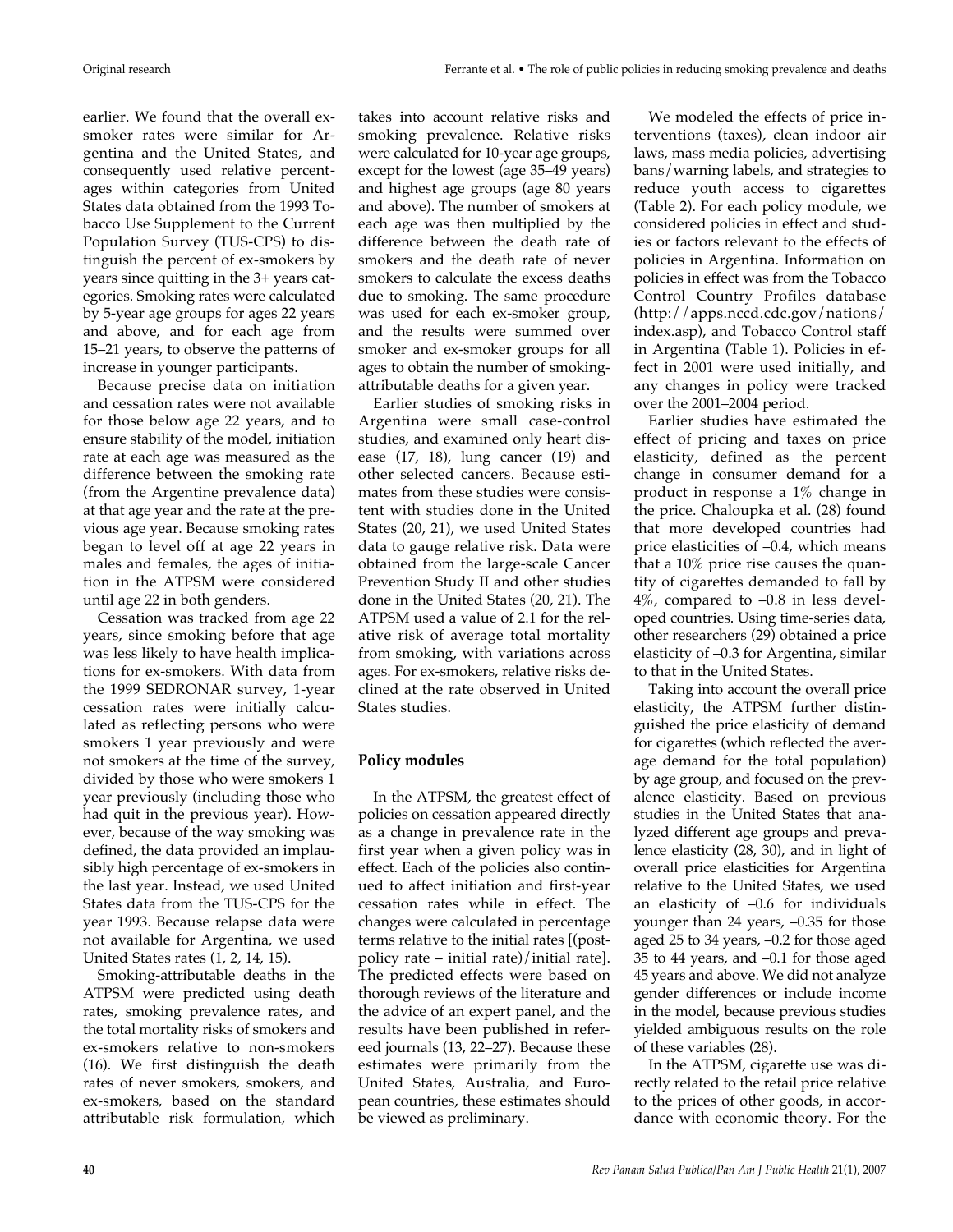|            | TABLE 2. Policy inputs for projections obtained with the Argentina Tobacco Policy Simula- |  |
|------------|-------------------------------------------------------------------------------------------|--|
| tion Model |                                                                                           |  |

| Policy                                                         | Description                                                                                                                                                                                                                                                                                                |
|----------------------------------------------------------------|------------------------------------------------------------------------------------------------------------------------------------------------------------------------------------------------------------------------------------------------------------------------------------------------------------|
| Tax policy                                                     |                                                                                                                                                                                                                                                                                                            |
| Most recent price                                              | Actual prices, usually price per pack of most widely smoked<br>cigarettes or an average price (weighted by amount of major brands<br>smoked)                                                                                                                                                               |
| Most recent tax rate                                           | Actual tax rates (as a percent of price)                                                                                                                                                                                                                                                                   |
| Clean air policies                                             |                                                                                                                                                                                                                                                                                                            |
| Work site total ban,<br>well-enforced<br>Work site total ban.  | Ban in all indoor work sites in all areas, with strong public<br>acceptance and enforcement of laws<br>Ban in all indoor work sites in all areas, with low public acceptance                                                                                                                               |
| not well enforced                                              | and enforcement of laws                                                                                                                                                                                                                                                                                    |
| Work site partial ban                                          | Ban in all indoor work sites except in designated areas                                                                                                                                                                                                                                                    |
| Restaurant total ban                                           | Ban in all indoor restaurants in all areas                                                                                                                                                                                                                                                                 |
| Restaurant partial ban<br>Other places bans                    | Ban in all restaurants except in designated areas<br>Ban in three of four (government buildings, retail stores, public<br>transportation, and elevators)                                                                                                                                                   |
| Enforcement                                                    | Government agency to actively enforce the laws                                                                                                                                                                                                                                                             |
| Publicity                                                      | Media campaign to publicize the law                                                                                                                                                                                                                                                                        |
| Mass media campaigns                                           |                                                                                                                                                                                                                                                                                                            |
| Highly publicized media<br>campaign<br>Other policies in place | Campaign publicized heavily on TV (at least two months of the year)<br>and at least some other media, with a social marketing approach<br>Other policies (at least two of the following), such as tax increases,<br>cessation programs, and clean air initiatives are also currently being<br>implemented. |
| Advertising bans                                               |                                                                                                                                                                                                                                                                                                            |
| Comprehensive advertising<br>ban                               | Ban on advertising in television, radio, print, billboard, in-store<br>displays, and sponsorships                                                                                                                                                                                                          |
| Enforcement                                                    | Government agency to actively enforce the laws                                                                                                                                                                                                                                                             |
| Publicity<br>Warning labels                                    | Media campaign to publicize the law<br>Large, attention-getting, and explicit labels                                                                                                                                                                                                                       |
|                                                                |                                                                                                                                                                                                                                                                                                            |
| Youth access restrictions                                      |                                                                                                                                                                                                                                                                                                            |
| Strongly enforced and<br>publicized<br>Well enforced           | Compliance checks conducted four times per year per outlet; strong,<br>enforced penalties; publicity and heavy community participation<br>Compliance checks are conducted four times per year per outlet;<br>strong penalties; publicity and merchant training but little community<br>support             |
| Low enforcement                                                | Compliance checks conducted sporadically; weak penalties; little<br>merchant awareness or community participation                                                                                                                                                                                          |

period 2001–2004, we used unpublished data on prices from the Ministry of Economy (*Dirección Nacional de In vestigaciones y Análisis Fiscal, Subsecre taría de Ingresos Públicos, Ministerio de Economía*) adjusted for inflation, to consider the effect of price. From 2004, we assumed that cigarette prices relative to inflation remained constant in the absence of tax changes. We assumed that prices increased by the amount of the tax, based on studies reported by Chaloupka and others (28).

Argentina imposed ad valorem taxes (based on the price of the product) rather than specific taxes (based on the number of units sold) on cigarettes. The tax was about 68% of the final retail price, which would imply a pre-tax price of Arg\$0.54 and taxes of Arg\$1.21. Using the pre-tax price for the most recent year, we predicted future total prices as the pre-tax price in 2004 divided by (1 – the future tax rate in terms of final price). We assume that the pre-tax price increases with

the rate of inflation, so that its price relative to other prices (and the standard of living) stays constant.

The clean air policy module examined the effect of laws that restricted smoking in work sites, restaurants, and other public places. Compared to no clean air laws, the United States model (22) predicted a 10% reduction in prevalence with complete bans, strong enforcement, and media publicity. Work site laws had the largest effect, yielding a 6% reduction, with restaurant laws yielding a 3% effect, and laws covering other public places having a 1% effect. Work site bans without high compliance had twothirds the effect of a total ban with high compliance, and partial work site and restaurant bans had one-third the effect of total bans. Media publicity and enforcement yielded an added 0.5% effect each at work sites and restaurants.

The effects for the United States workforce took into account that only about 50% of adults, i.e., those who worked indoors (some did not work, and others worked outdoors). About 8% of the Argentina workforce in 2001 was employed in agriculture (*Censo Nacional 2001*, INDEC), compared to about 2% in the United States, and the labor participation rate in Argentina was 57% compared to about 70% in the United States (*Condición de actividad económica según sexo, Censo Nacional 2001*, INDEC). In the absence of studies of clean air laws for Argentina, we estimated that work site laws in Argentina had 80% of the effect in the United States, and that bans on smoking at restaurants, schools, and other sites had the same effect.

Clean air laws in Argentina have stayed the same since 2001. National and provincial laws ban smoking on public transport and some other public facilities (e.g., hospitals), but are weak and often not enforced, and there are no restrictions on smoking in other important public areas such as shopping areas. In Buenos Aires, smoking in work sites is restricted to designated areas. There have been some attempts to enforce work site laws. We considered there to be partial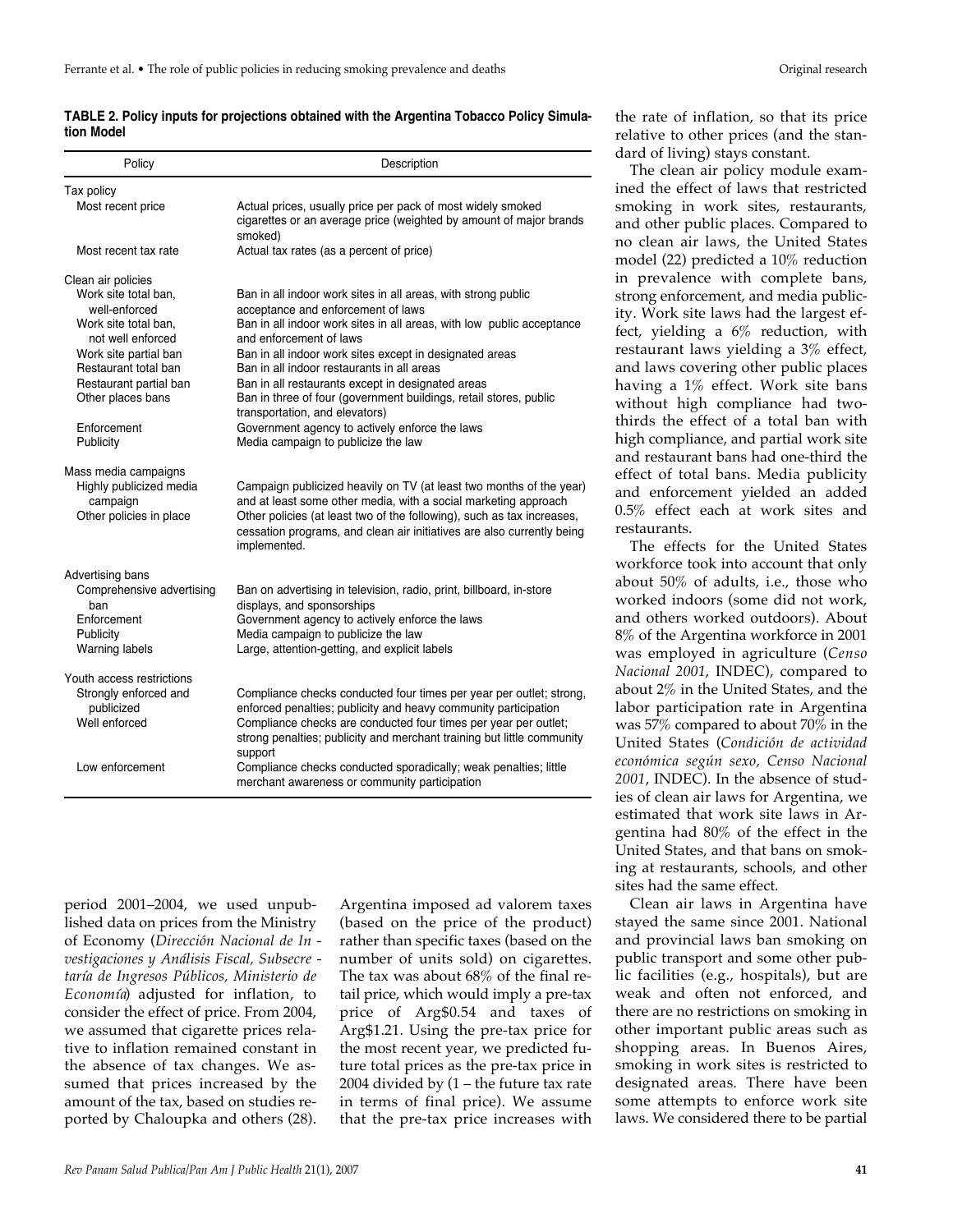bans (limited to work areas) for work sites, but no clean air laws for restaurants or other public areas. A restaurant ban came into effect in mid-2006 in Buenos Aires, and some provinces approved clean air laws in mid-2005, but enforcement is weak.

Media campaigns are generally used to educate the populace about the harms of smoking, but may also be used to mobilize support for tobacco control. The effectiveness of mass media campaigns depends on their scale, and the publicity (e.g., in the newspaper or on television) that other policies generate when they are in place (26). In the United States model, a large-scale mass media campaign directed at all smokers yielded a reduction in up to 7% in smoking rates in the entire population when combined with other policies, whereas a little-publicized campaign had 20% of the effect of a highly-publicized campaign (26). In Argentina, the ability of media campaigns to affect smokers may be greater than in the United States, due to the lower level of awareness about the dangers of smoking (31), but the ability to effectively reach smokers and the reinforcing effect of other policies may be less. We assumed the effects were the same in the ATPSM as in the United States model.

Before 2002 there was only one publicized national "Quit and Win" day, when those who quit smoking were eligible for a monetary prize through the lottery. Since 2002 there have been sporadic national campaigns on television. As in the United States model (32), we estimated that a comprehensive ban would lead to a 4% reduction in prevalence, a 2% increase in cessation rates, and a 6% reduction in initiation rates, whereas a partial ban would lead to a reduction of only 1% in prevalence and initiation rates. The larger effects on initiation rate were evidence that young people were particularly amenable to advertising. Vigilant monitoring and enforcement of a comprehensive ban added a 1% reduction to the effect of a comprehensive ban on prevalence and initiation rates. Currently, Argentina has a national ban on advertising in magazines and

television programs aimed at a young audience, restrictions on sponsorship, and some local restrictions (e.g., billboards in Buenos Aires). In the model we characterized the advertising ban policy as a partial ban since 2001.

Health warnings were considered to be effective only if they were large, attention-getting and explicit, and covered at least 30% of the total surface area of the package as indicated by the FCTC. Lower levels of health warnings have not been found to be effective. According to the parameters in the United States model (32), health warnings reduced the initiation and prevalence rates by 1% and increased the cessation rate by 2% (33–36). Current warnings on cigarette packages in Argentina are small and not bold or graphic, similar to that in the United States, indicating that such warnings are probably not effective.

Youth access policies are directed at young people who purchase tobacco. With a well-enforced (frequent enforcement checks and strong penalties) and highly publicized program, youth prevalence was reduced by 40% for 10-to-15-year-olds, and by 20% for 16-to-17-year-olds (23). Between 50% and 60% of Argentine youth buy cigarettes in stores (37). These percentages are similar to those in the United States, so that the same parameters were used in the youth access module for the ATPSM.

Argentina currently has a ban on the purchase of tobacco by persons below age 18 years in all provinces. However, there is reportedly little enforcement. According to the 2000 Global Youth Tobacco Survey, more than 90% of young people who bought cigarettes in a store were not refused purchase because of their age. We therefore considered that there was no enforcement during the 2001–2004 period.

## **The effect of enhancing tobacco control policies**

The population, smoking, and policy models were programmed with Excel software. We considered the effect of different policies on smoking

and death rates from the year 2005 onward. We first assumed that policies remained constant after 2004, which we call the status quo scenario. Because additional policies were implemented in 2005, predictions were made relative to 2004. We examined the effect of each policy individually by implementing the policy at a specific level for the year 2005 and holding that level constant in all future years. After examining policies individually, we then entered a combination of policies (at their strictest level, for those analyzed at different levels of intensity) to predict the impact of a comprehensive strategy. We compared the smoking and death rates predicted by the comprehensive strategy and the status quo scenario over a 30-year period from 2004 to 2033.

## **RESULTS**

We present the estimated effects of tobacco control policies implemented in isolation and as a comprehensive tobacco control strategy. Estimates of smoking prevalence in the status quo scenario and different policy scenarios are shown in Tables 3a for males and 3b for females. Smoking prevalence was measured as a percent of the adult population aged 18 years and above. The total number of projected deaths attributable to smoking is give for the different scenarios in Tables 4a for male and 4b for females.

## **Status quo scenario**

Smoking prevalence in adult males declined in absolute terms by 2.4% between 2001 and 2004, from 39.7% to 37.3%, for a relative reduction of 7.2%. The ATPSM predicted an increase in the smoking rate to 39.8% between 2001 and 2002 due to a 17% reduction in the inflation-adjusted price of cigarettes (slightly offset by the addition of a media campaign). A reduction in the smoking rate from 39.0% in 2003 to 37.3% in 2004 was due to a 20% price increase from taxes.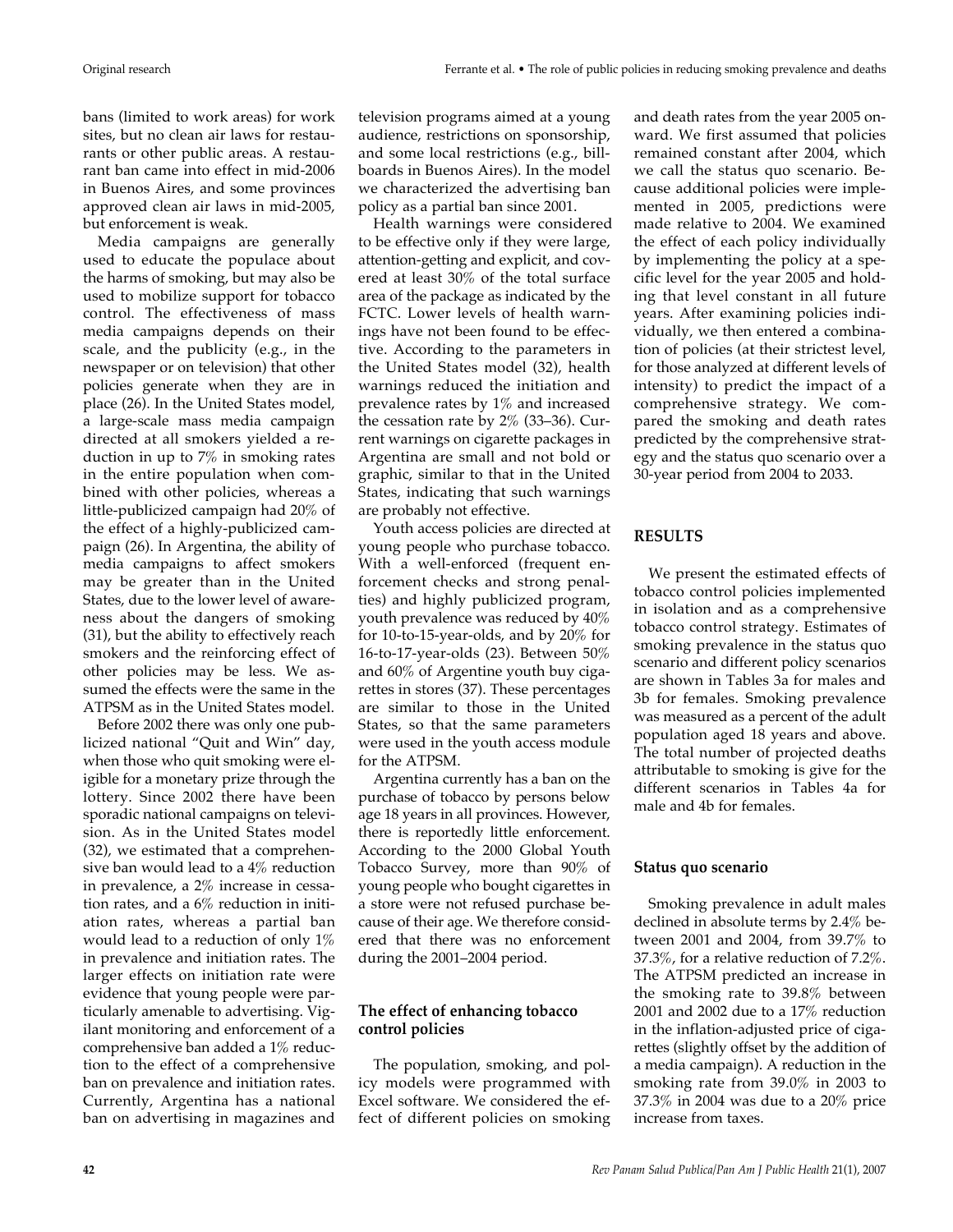| TABLE 3a. Smoking prevalence rates in males predicted for different years by the status quo model and under different scenarios of the |  |  |  |
|----------------------------------------------------------------------------------------------------------------------------------------|--|--|--|
| Argentina Tobacco Policy Simulation Model <sup>a</sup>                                                                                 |  |  |  |

| Policy                                                          | 2001           | 2004           | 2005           | Relative<br>difference<br>in 2005 <sup>b</sup> | 2008           | 2014           | 2024           | 2034           | Relative<br>difference<br>in 2034 <sup>b</sup> |
|-----------------------------------------------------------------|----------------|----------------|----------------|------------------------------------------------|----------------|----------------|----------------|----------------|------------------------------------------------|
| Status quo in 2001                                              | 39.7%          | 37.3%          | 36.6%          | NA <sup>c</sup>                                | 34.9%          | 32.7%          | 29.8%          | 28.1%          | NA <sup>c</sup>                                |
| $75\%$ Tax <sup>d</sup>                                         | 39.7%          | 37.3%          | 34.8%          | $-4.9%$                                        | 32.9%          | 30.1%          | 26.8%          | 24.8%          | $-11.7%$                                       |
| $80\%$ Tax <sup>d</sup>                                         | 39.7%          | 37.3%          | 33.4%          | $-8.7%$                                        | 31.2%          | 28.1%          | 24.4%          | 22.3%          | $-20.6%$                                       |
| $85\%$ Tax <sup>d</sup>                                         | 39.7%          | 37.3%          | 31.7%          | $-13.4%$                                       | 29.3%          | 25.9%          | 21.9%          | 19.6%          | $-30.2%$                                       |
| Work site ban with high compliance                              | 39.7%          | 37.3%          | 35.3%          | $-3.6%$                                        | 33.6%          | 31.3%          | 28.4%          | 26.7%          | $-5.0%$                                        |
| Work site with high compliance<br>and enforcement and publicity | 39.7%          | 37.3%          | 35.0%          | $-4.4%$                                        | 33.3%          | 31.0%          | 28.1%          | 26.4%          | $-6.0%$                                        |
| Restaurant ban with enforcement<br>and publicity                | 39.7%          | 37.3%          | 35.7%          | $-2.5%$                                        | 34.1%          | 31.9%          | 29.0%          | 27.3%          | $-2.8%$                                        |
| Restaurant and work site ban                                    |                |                |                |                                                |                |                |                |                |                                                |
| with enforcement and publicity<br>Heavy media campaign          | 39.7%<br>39.7% | 37.3%<br>37.2% | 34.2%<br>34.3% | $-6.6%$<br>$-6.3%$                             | 32.6%<br>32.6% | 30.3%<br>30.3% | 27.3%<br>27.3% | 25.7%<br>25.6% | $-8.5%$<br>$-8.9%$                             |
| Total ad ban with enforcement                                   |                |                |                |                                                |                |                |                |                |                                                |
| and publicity                                                   | 39.7%          | 37.3%          | 34.8%          | $-4.9%$                                        | 33.1%          | 30.6%          | 27.6%          | 25.8%          | $-8.2%$                                        |
| Strong health warnings                                          | 39.7%          | 37.3%          | 36.2%          | $-1.1%$                                        | 34.5%          | 32.2%          | 29.3%          | 27.6%          | $-1.8%$                                        |
| Youth access, high enforcement                                  | 39.7%          | 37.3%          | 36.5%          | $-0.3%$                                        | 34.5%          | 31.5%          | 27.9%          | 25.7%          | $-8.5%$                                        |
| Comprehensive policy <sup>e</sup>                               | 39.7%          | 37.2%          | 27.6%          | $-24.6\%$                                      | 25.0%          | 21.3%          | 17.3%          | 15.1%          | $-46.3%$                                       |

<sup>a</sup> Prevalence rates as a percent of the adult (15 years and older) population.

b Measured relative to the status quo in the same year, i.e., (SRpolicy,t – SRstatquo,t)/SRstatquo,t, where SRp,t is the smoking rate in year t with a new policy implemented, and SRstatquo,t is the smoking rate in year t with the status quo.  $\circ$  NA, not applicable.

<sup>d</sup> Tax changes are expressed as changes referred to the current rate of 36%, and are unchanged from the year 2004.

<sup>e</sup> All preceding policies at maximum strictness, with 80% tax rate.

#### **TABLE 3b. Smoking prevalence rates in females predicted for different years by the status quo model and under different scenarios of the Argentina Tobacco Policy Simulation Modela**

| Policy                             | 2001  | 2004  | 2005  | Relative<br>difference<br>in 2005 <sup>b</sup> | 2008  | 2014  | 2024  | 2034  | Relative<br>difference<br>in 2034 <sup>b</sup> |
|------------------------------------|-------|-------|-------|------------------------------------------------|-------|-------|-------|-------|------------------------------------------------|
| Status quo in 2001                 | 26.9% | 25.5% | 25.1% | NA <sup>c</sup>                                | 24.2% | 22.8% | 21.0% | 19.8% | NA <sup>c</sup>                                |
| $75\%$ Tax <sup>d</sup>            | 26.9% | 25.5% | 23.9% | $-4.8%$                                        | 22.8% | 21.1% | 18.9% | 17.6% | $-11.1%$                                       |
| $80\%$ Tax <sup>d</sup>            | 26.9% | 25.5% | 22.9% | $-8.8%$                                        | 21.6% | 19.7% | 17.3% | 15.9% | $-19.7%$                                       |
| $85\%$ Tax <sup>d</sup>            | 26.9% | 25.5% | 21.8% | $-13.1%$                                       | 20.4% | 18.2% | 15.6% | 14.1% | $-28.8%$                                       |
| Work site ban with high compliance | 26.9% | 25.5% | 24.2% | $-3.6%$                                        | 23.2% | 21.9% | 20.0% | 18.9% | $-4.5%$                                        |
| Work site with high compliance     |       |       |       |                                                |       |       |       |       |                                                |
| and enforcement and publicity      | 26.9% | 25.5% | 24.0% | $-4.4%$                                        | 23.0% | 21.6% | 19.7% | 18.6% | $-6.1%$                                        |
| Restaurant ban                     |       |       |       |                                                |       |       |       |       |                                                |
| with enforcement and publicity     | 26.9% | 25.5% | 24.5% | $-2.4%$                                        | 23.6% | 22.2% | 20.4% | 19.3% | $-2.5%$                                        |
| Restaurant and work site ban with  |       |       |       |                                                |       |       |       |       |                                                |
| enforcement and publicity          | 26.9% | 25.5% | 23.5% | $-6.4%$                                        | 22.5% | 21.1% | 19.2% | 18.2% | $-8.1%$                                        |
| Heavy media campaign               | 26.9% | 25.4% | 23.5% | $-6.4%$                                        | 22.5% | 21.1% | 19.2% | 18.1% | $-8.6%$                                        |
| Total ad ban with enforcement      |       |       |       |                                                |       |       |       |       |                                                |
| and publicity                      | 26.9% | 25.5% | 23.8% | $-5.2%$                                        | 22.9% | 21.4% | 19.4% | 18.3% | $-7.6%$                                        |
| Strong health warnings             | 26.9% | 25.5% | 24.8% | $-1.2%$                                        | 23.9% | 22.5% | 20.6% | 19.5% | $-1.5%$                                        |
| Youth access, high enforcement     | 26.9% | 25.5% | 25.1% | 0.0%                                           | 23.9% | 22.1% | 19.7% | 18.3% | $-7.8%$                                        |
| Comprehensive policy <sup>e</sup>  | 26.9% | 25.4% | 18.9% | $-24.7%$                                       | 17.4% | 15.0% | 12.4% | 10.9% | $-44.9%$                                       |

a Prevalence rates as a percent of the adult (15 years and older) population.

b Measured relative to the status quo in the same year, i.e., (SRpolicy,t – SRstatquo,t)/SRstatquo,t, where SRp,t is the smoking rate in year t with a new policy implemented, and SRstatquo,t is the smoking rate in year t with the status quo.  $\circ$  NA, not applicable.

<sup>d</sup> Tax changes are expressed as changes referred to the current rate of 36%, and are unchanged from the year 2004.

If tobacco control policies remained unchanged from their 2004 levels (s*ta tus quo* scenario), male smoking prevalence was predicted to decrease in relative terms by 12.3% [(37.3–32.7)/37.3] in 10 years (2014), and by 20.1% after 30 years from its baseline level of 37.3%, whereas smoking prevalence in female adults was predicted to decrease by 10.4% [(25.5–22.8)/25.5] in 10 years, and by 17.7% after 30 years from its baseline level of 25.5%. Much of this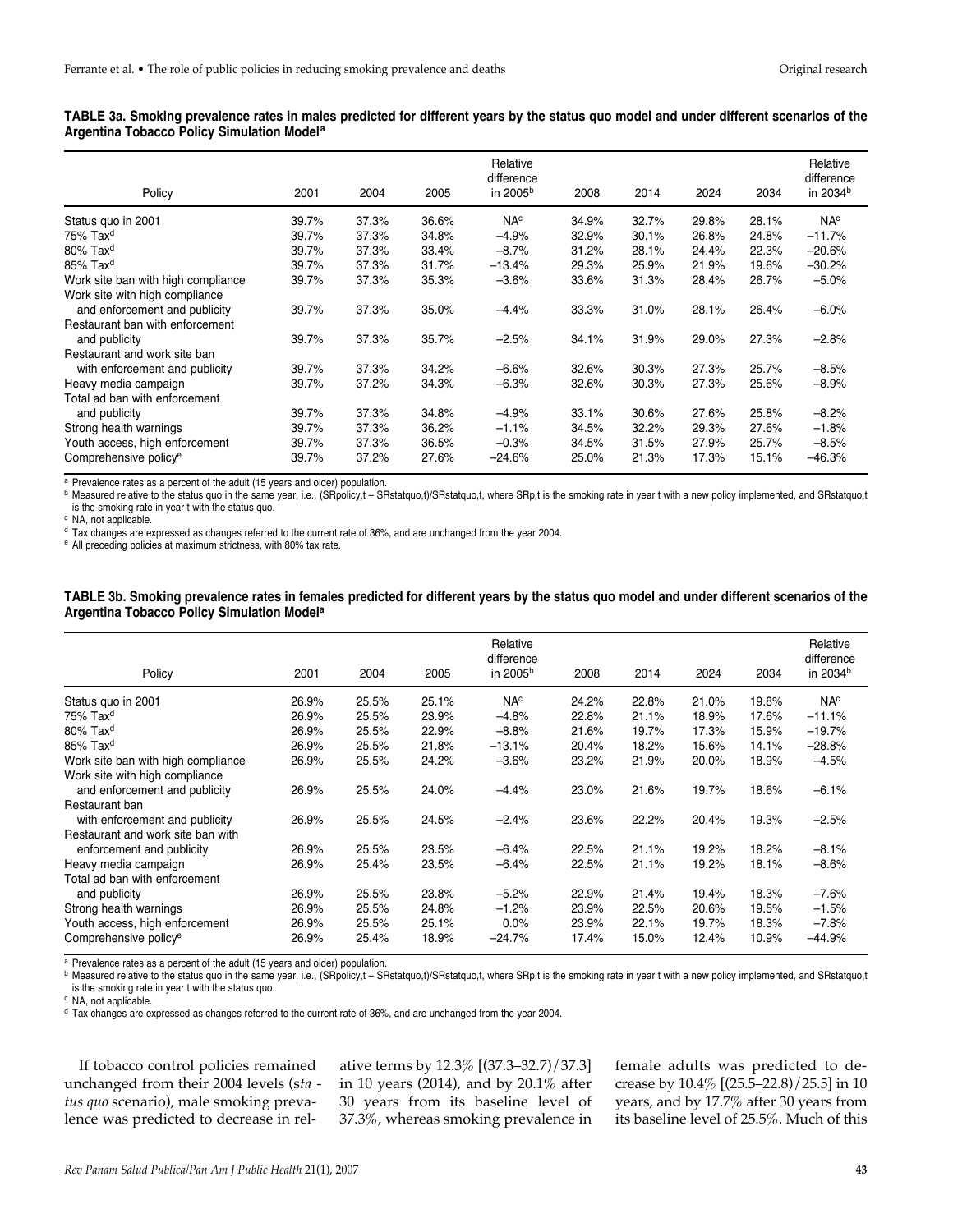| TABLE 4a. Deaths in males attributable to smoking, predicted for different years by the status quo model and under different scenarios of |  |  |
|-------------------------------------------------------------------------------------------------------------------------------------------|--|--|
| the Argentina Tobacco Policy Simulation Model                                                                                             |  |  |

|                                    |        |        |        |         |        |        | Lives<br>saved in |        | Lives<br>saved in |
|------------------------------------|--------|--------|--------|---------|--------|--------|-------------------|--------|-------------------|
| Policy                             | 2001   | 2004   | 2005   | 2008    | 2014   | 2024   | 2024 <sup>a</sup> | 2034   | 2034 <sup>a</sup> |
| Status quo in 2001                 | 44 586 | 43 682 | 43 752 | 43 704  | 44 659 | 44 602 | NA <sup>b</sup>   | 44 357 | N <sub>Ab</sub>   |
| $75\%$ Tax $c$                     | 44 586 | 43 682 | 43 752 | 43 607  | 44 367 | 43 416 | 1 185             | 42 515 | 1842              |
| $80\%$ Tax <sup>c</sup>            | 44 586 | 43 682 | 43 752 | 43 525  | 44 119 | 42 434 | 2 1 6 8           | 41 039 | 3 3 1 8           |
| $85\%$ Tax <sup>c</sup>            | 44 586 | 43 682 | 43 752 | 43 427  | 43 830 | 41 308 | 3 2 9 3           | 39 404 | 4 9 5 3           |
| Work site ban with high compliance | 44 586 | 43 682 | 43 752 | 43 618  | 44 355 | 43 405 | 1 1 9 7           | 42 949 | 1 408             |
| Work site with high compliance     |        |        |        |         |        |        |                   |        |                   |
| and enforcement and publicity      | 44 586 | 43 682 | 43 752 | 43 598  | 44 286 | 43 136 | 1466              | 42 635 | 1722              |
| Restaurant ban with enforcement    |        |        |        |         |        |        |                   |        |                   |
| and publicity                      | 44 586 | 43 682 | 43 752 | 43 621  | 44 418 | 43 800 | 801               | 43 479 | 878               |
| Restaurant and work site ban       |        |        |        |         |        |        |                   |        |                   |
| with enforcement and publicity     | 44 586 | 43 682 | 43 752 | 43 5 21 | 44 066 | 42 422 | 2 180             | 41 872 | 2 4 8 4           |
| Heavy media campaign               | 44 586 | 43 682 | 43 752 | 43 472  | 43 996 | 42 427 | 2 1 7 5           | 41 942 | 2414              |
| Total ad ban with enforcement      |        |        |        |         |        |        |                   |        |                   |
| and publicity                      | 44 586 | 43 682 | 43 752 | 43 521  | 44 157 | 42 954 | 1 647             | 42 520 | 1836              |
| Strong health warnings             | 44 586 | 43 682 | 43 752 | 43 664  | 44 526 | 44 151 | 451               | 43 812 | 545               |
| Youth access, high enforcement     | 44 586 | 43 682 | 43 752 | 43 704  | 44 659 | 44 566 | 36                | 43 992 | 364               |
| Comprehensive policy <sup>d</sup>  | 44 586 | 43 682 | 43 752 | 42 942  | 42 407 | 36 730 | 7871              | 34 784 | 9573              |

<sup>a</sup> Calculated as the difference from the status quo figure for the same year.

**b** NA, not applicable.

 $c$  Tax changes are expressed as changes referred to the current rate of 36%, and are assumed unchanged from the year 2004.

<sup>d</sup> All preceding policies at maximum strictness, with 80% tax rate.

#### **TABLE 4b. Deaths in females attributable to smoking, predicted for different years by the status quo model and under different scenarios of the Argentina Tobacco Policy Simulation Model**

| Policy                             | 2001   | 2004   | 2005   | 2008   | 2014   | 2024    | Lives<br>saved in<br>2024 <sup>a</sup> | 2034    | Lives<br>saved in<br>2034 <sup>a</sup> |
|------------------------------------|--------|--------|--------|--------|--------|---------|----------------------------------------|---------|----------------------------------------|
| Status quo in 2001                 | 14 326 | 15 950 | 16 498 | 17831  | 20 502 | 24 356  | N <sub>Ab</sub>                        | 26 645  | N <sub>Ab</sub>                        |
| $75\%$ Tax $c$                     | 14 326 | 15 950 | 16 498 | 17 776 | 20 231 | 23 641  | 714                                    | 25 576  | 069                                    |
| $80\%$ Tax <sup>c</sup>            | 14 326 | 15 950 | 16 498 | 17728  | 20 002 | 23 047  | 1 308                                  | 24 711  | 934                                    |
| $85\%$ Tax <sup>c</sup>            | 14 326 | 15 950 | 16 498 | 17 672 | 19 733 | 22 3 65 | 990                                    | 23 746  | 2898                                   |
| Work site ban with high compliance | 14 326 | 15 950 | 16 498 | 17 781 | 20 224 | 23 621  | 735                                    | 25 7 26 | 919                                    |
| Work site with high compliance     |        |        |        |        |        |         |                                        |         |                                        |
| and enforcement and publicity      | 14 326 | 15 950 | 16 498 | 17 769 | 20 161 | 23 455  | 900                                    | 25 5 21 | 1 1 2 4                                |
| Restaurant ban                     |        |        |        |        |        |         |                                        |         |                                        |
| with enforcement and publicity     | 14 326 | 15 950 | 16 498 | 17 783 | 20 276 | 23 835  | 521                                    | 26 035  | 610                                    |
| Restaurant and work site ban       |        |        |        |        |        |         |                                        |         |                                        |
| with enforcement and publicity     | 14 326 | 15 950 | 16 498 | 17 724 | 19 955 | 22 990  | 1 366                                  | 24 988  | 656                                    |
| Heavy media campaign               | 14 326 | 15 950 | 16 498 | 17 698 | 19881  | 22 937  | 1418                                   | 24 978  | 1 667                                  |
| Total ad ban with enforcement      |        |        |        |        |        |         |                                        |         |                                        |
| and publicity                      | 14 326 | 15 950 | 16 498 | 17 726 | 20 027 | 23 296  | 1 0 5 9                                | 25 407  | 238                                    |
| Strong health warnings             | 14 326 | 15 950 | 16 498 | 17809  | 20 381 | 24 049  | 306                                    | 26 254  | 391                                    |
| Youth access, high enforcement     | 14 326 | 15 950 | 16 498 | 17831  | 20 502 | 24 341  | 14                                     | 26 492  | 153                                    |
| Comprehensive policy <sup>d</sup>  | 14 326 | 15 950 | 16 498 | 17 390 | 18 402 | 19 375  | 4981                                   | 20 459  | 6 186                                  |

a Calculated as the difference from the status quo figure for the same year.

**b** NA, not applicable.

<sup>c</sup> Tax changes are expressed as changes referred to the current rate of 36%, and are assumed unchanged from the year 2004.

<sup>d</sup> All preceding policies at maximum strictness, with 80% tax rate.

decline reflected deaths in older cohorts of smokers with higher smoking rates and replacement of these smokers by younger, more recent cohorts with slightly lower smoking rates.

As shown in Tables 4a and 4b, the estimated number of smoking-attributable deaths in 2004 was 43 682 for males and 15 950 for females. Compared to 2004, male deaths under the status quo scenario were projected to increase by 977 (44 659 – 43 682) over the 10-year period, and by 675 (44 357 – 43 682) over the 30-year horizon. Female deaths were projected to increase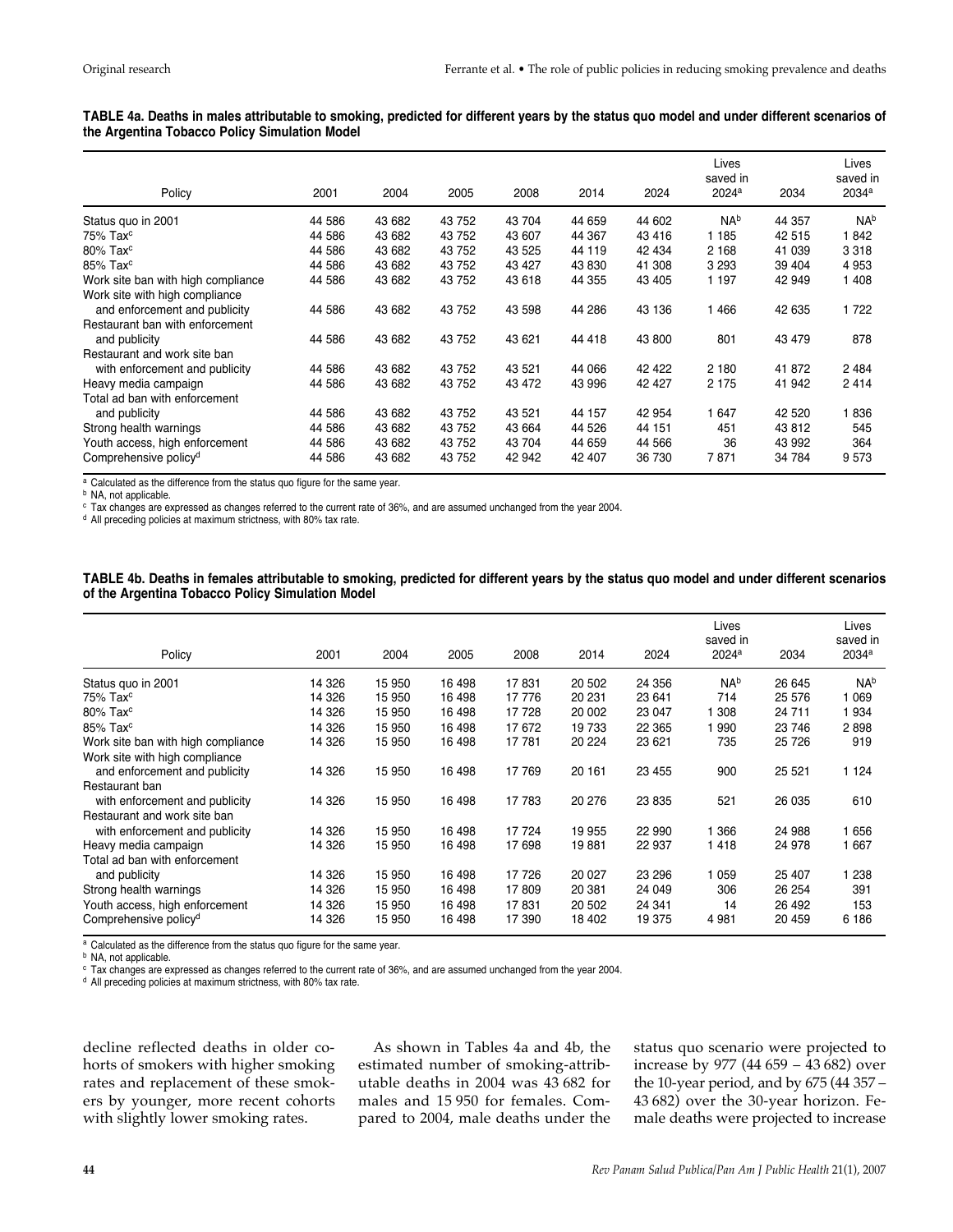by 4 552 over a 10-year horizon, and by 10 695 per year over a 30-year horizon. Thus, although smoking prevalence was projected to decrease slowly with time, deaths were projected to increase. The increases represented aging of cohorts with high smoking prevalence, especially among Argentine women.

**Taxes.** If taxes were increased from the current 68% to 75% of the retail price (leading to a 28% price increase), the ATPSM predicted that smoking prevalence would decrease by 4.7% in 2005 relative to the status quo scenario in the same year. By the end of the 30 year projection period (the year 2034), male smoking prevalence was projected to decline by about 11.7% relative to the status quo. With an increase in taxes to 80% of the retail price, (leading to a price increase of  $60\%$ ), male smoking rates were predicted to decline by 8.7%, and female smoking rates by 8.8 %, in the first year, and to decline by 20.6% for males and 19.7% for females after 30 years. With an increase in taxes to 85% of the retail price (a price increase of 113%), male smoking rates were predicted to decline by 13.4%, and female smoking rates by 13.1%, in the first year, and by 30.2% for males and 28.8% for females after 30 years. Youth smoking prevalence was affected by taxes more than adult smoking prevalence in the model, so that taxes continued to reduce adult smoking rates with time as the young people who smoked at a reduced rate became adults.

The effect of taxes on deaths was delayed, because the effects of cessation were relatively slow to appear and the greatest effects of tax were on youth prevalence, which did not affect death rates for at least 20 years. Increasing the taxes to 75% of the retail prices slowed the increase in deaths compared to the status quo scenario, with 1 899 lives saved per year (1 185 men, 714 women) by the year 2024, and 2 911 lives saved per year (1 842 men, 1 069 women) by the year 2034. Increasing the tax to 85% of the retail price slowed the increase in deaths, with 7 851 lives saved per year (4 953 men, 2 898 women) by the year 2034.

**Clean air policies.** A total work site smoking ban that was not well enforced and publicized was predicted to lead to a 3.6% reduction in male smoking prevalence in comparison to the status quo scenario after the policy was in effect for 1 year. With strong enforcement and public support, the effect was a larger short-term decrease of 4.4% in males. A policy with strong bans limited to restaurants and other public places yielded a long-term decrease of 2.5% in males. Moving to strong work site and restaurant bans with strong enforcement had the potential to reduce smoking rates by about 6.6%. Slightly smaller effects were predicted for females, because of their lower labor participation rate. Comprehensive clean air laws, with both strong work site and restaurant bans and strong enforcement and publicity, were predicted to lead to about 2 484 fewer male and 1 656 fewer female deaths per year by 2034 compared to the number of deaths under status quo assumptions.

#### **Mass media and educational policies.**

We compared the effects of moderately and heavily publicized media campaigns directed at all smokers (i.e., not targeted to a specific population, such as youth) relative to the current policy of little publicity for the campaign. For a heavily publicized campaign implemented with other policies and sustained over time, the model predicted a 6.3% immediate reduction in smoking prevalence after 1 year for males and females, and this reduction increased to about an 8.9% with time. By 2034, the decrease in projected annual deaths per year was 2 414 males and 1 667 females compared to the status quo scenario.

**Advertising ban.** Adding publicity and greater enforcement to a strict advertising ban was projected to yield a 4.9% immediate reduction in the male smoking rate, and an 8.2% reduction by 2034. The increased effect with time reflected the larger impact on youth

smoking rates. This policy was projected to avoid 1 836 male and 1 238 female smoking-attributable deaths per year by the year 2034.

**Health warnings.** Introducing strong health warnings rather than the current weak warnings was projected to yield a 1.1% immediate relative reduction in male smoking rates, and a relative reduction of about 1.8% by 2034. Strong health warnings were projected to avoid 545 male and 391 female smoking-attributable deaths per year in 2034.

**Youth access policies.** With strict control of youth access and publicity, adult smoking rates declined imperceptibly after 1 year, because those under the age of 18 were a particularly small segment of the smoking population in Argentina. The effects were projected to increase to an 8.5% reduction for males and a 7.8% reduction for females by the year 2034. Because reductions in youth smoking rates did not affect death rates until age 36, the annual number of smoking-attributable deaths did not decline much as a result of youth access policies. However, even with the small relative declines in adult prevalence, 364 male and 153 female deaths per year might be avoided by 2034 compared to the status quo scenario.

#### **Comprehensive set of policies**

The final scenario projected the effect of a combination of policies involving an increase to 80% tax on the retail price, comprehensive work site and restaurant smoking bans with enforcement and publicity, a highintensity media campaign, higher enforcement and publicity of the total ban on cigarette advertisements along with strong health warnings, and strict youth access controls. After the first year, smoking prevalence was projected to decrease about 24.6% in males and 24.7% in females in comparison to the status quo scenario. The smoking prevalence in 2034 was projected to decrease by more than 46.3%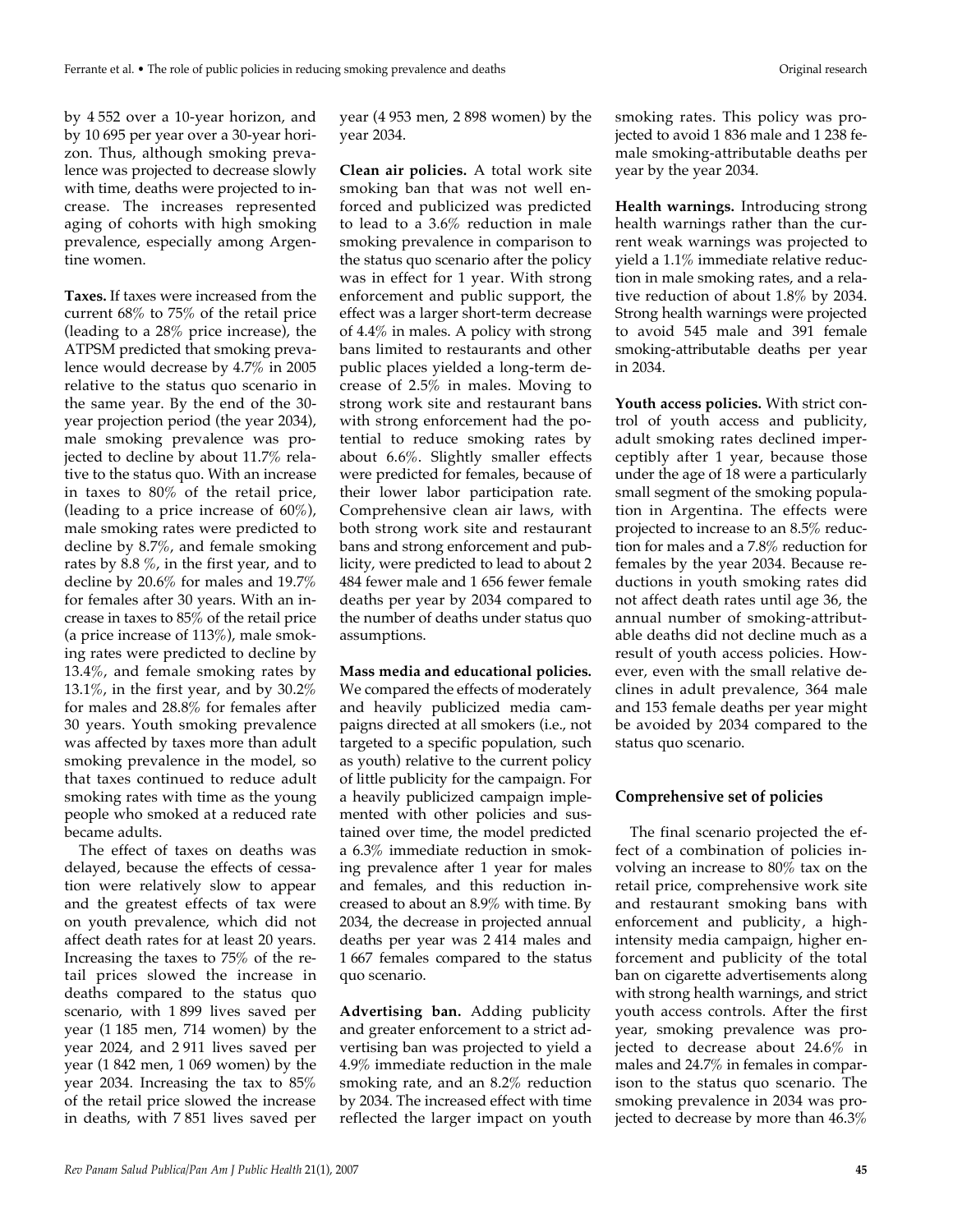

**FIGURE 1. Male smoking rates in Argentina predicted by the status quo and the comprehensive strategy scenarios of the Argentina Tobacco Policy Simulation Model, 2001–2033**

for males and 44.9% for females. The projected effects of a comprehensive policy on male smoking rates are shown in Figure 1.

Relative to status quo policies, 12 762 (7 871 male and 4 981 female) fewer smoking-attributable deaths were predicted per year by 2024. By 2034, almost 16 000 fewer deaths were predicted per year. If the number of lives saved per year is added up for all years, over 250 000 lives would be saved by the year 2034, according to the model based on a comprehensive set of policies.

## **DISCUSSION**

We used the ATPSM to obtain shortand long-term projections of the effect of various tobacco control policies on smoking prevalence and the number of deaths attributable to smoking. The largest effects resulted from a sizable increase in taxes. Although taxes are currently around 70% of the wholesale price of cigarettes, studies indicate that in Argentina the price of cigarettes is still low relative to the standard of living (38, 39). Improved mass media educational policies, advertising bans, and stricter clean air laws with enforcement and publicity could also have large immediate impacts.

Research has shown that the most effective tobacco control campaigns use a comprehensive set of policy measures (28), targeting different populations and filling different needs to reduce smoking prevalence and subsequent deaths. Our projections also indicate that with a comprehensive set of policies maintained over time, smoking prevalence would decrease substantially within 20 years.

Without effective tobacco control policies, there will be a substantial increase in the number of deaths due to smoking. Because of the natural progression of tobacco-related illnesses, early reductions in smoking prevalence have a relatively small impact on the number of smoking-attributable deaths in the short term, but the effect grows substantially with time. By 2034, the model predicted that almost 16 000 lives might be saved in that year alone if the strongest policies were implemented. The projected cumulative effect of the comprehensive set of policies provides strong arguments for implementing a combination of policies as early as possible.

The ATPSM provided preliminary estimates of future smoking rates and deaths attributable to smoking, and showed how tobacco control policies might be expected to change those outcomes. The results, however, depend on the data, and on the assumptions and parameters underlying the population module, the smoking module, and each policy module.

The population module yielded data for different age groups and genders, but did not consider net immigration because this has been low in recent years. Fertility rates have also been low in recent years, but our population estimates are in line with those of other projections.

The smoking prevalence results from the smoking module depended on estimates of smoking rates, cessation, and initiation. The data for smoking rates were based on data from Argentina, where the definition of smoking has changed with time, and differed from the accepted definition of an established smokers (i.e., having smoked 100 or more cigarettes in a lifetime). Reliable data were not available for cessation and relapse rates, and were therefore based on United States rates. To improve the predictability of the model and to improve Argentina's surveillance system, it will be necessary to develop and collect consistent measures of prevalence, cessation and relapse rates for Argentina on an annual basis.

The results from the smoking module also depended on the assumption that initiation, cessation, and relapse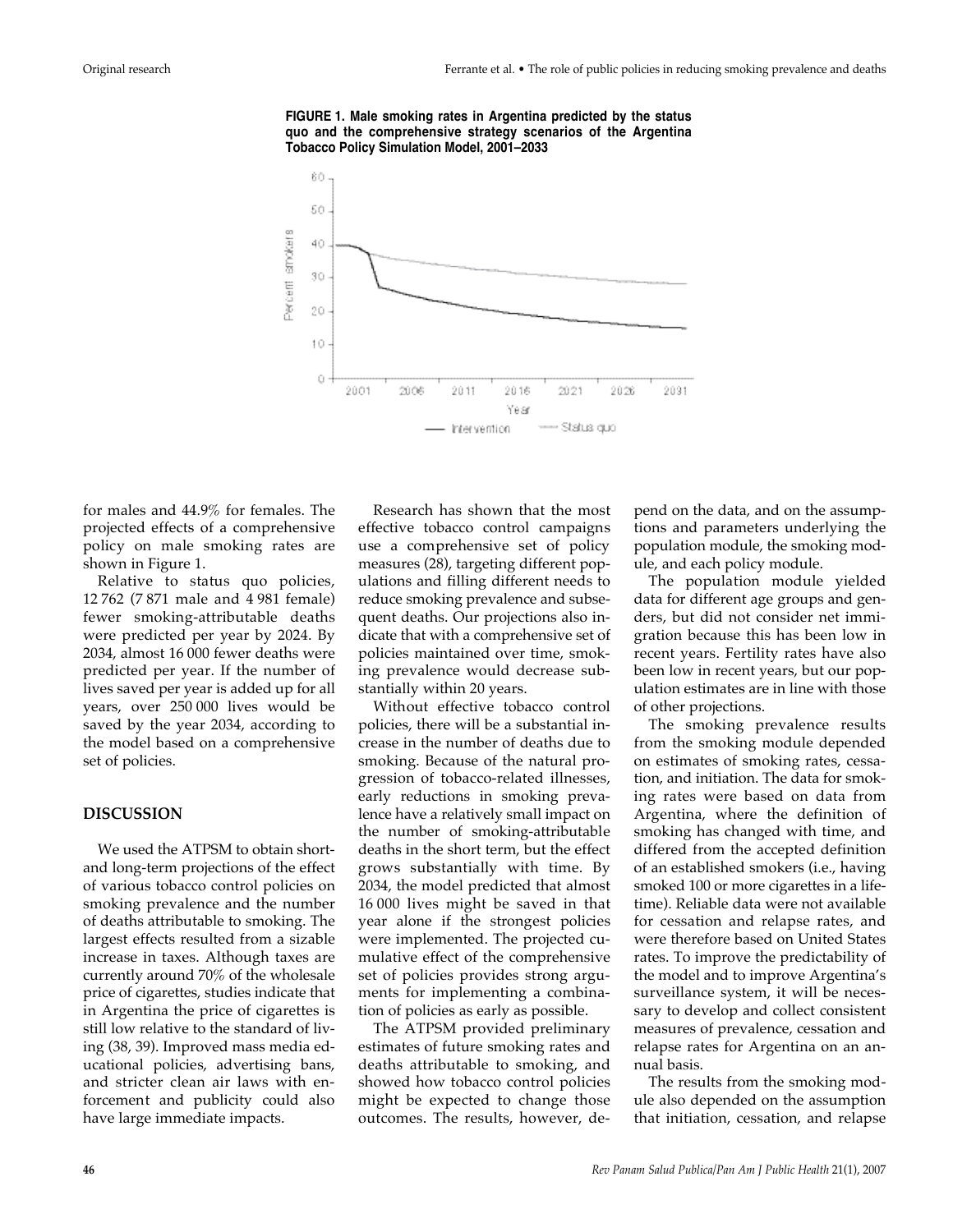were constant with time except as due to policy-induced changes. Our data indicated that smoking rates were noticeably lower in 2001 than in previous years, and it will be important to gauge youth smoking behaviors in future studies. In addition, the model produced smoking and death rates by gender, but assumed that the roles of sociodemographic groups were similar in both genders. As the population changes in future years with migration between different parts of the country, smoking and death rates may change.

The estimated relative death risks of smokers were based on data from the United States (1, 40, 41). However, the average quantity smoked per smoker was lower and the average duration of smoking may be shorter in Argentina than the United States (42). We also considered smoking-attributable deaths assuming relative risks of 1.6 for all ages, and the estimated number of smoking-attributable deaths in 2005 was 23 909 for males and 6 177 for females, which is 19 847 fewer deaths for males and 10 322 fewer deaths for females than with the higher United States relative risk. The difference compared to the United States relative risk decreased with time to 17 687 for males and 10 554 for females by 2034. Nevertheless, smoking intensity and duration have been rising in Argentina, as opposed to declining trends in the United States. Furthermore, the projections do not include deaths due to second-hand smoke exposure. In a recent survey (43), only 5% of Argentines were free of exposure to second-hand smoke.

The policy modules depended on underlying assumptions, estimated parameters of the predicted effect on initiation and cessation, and assumptions about the interdependence of policies. Knowledge of the different effects of each policy varies (7). For example, many studies, with relatively consistent results, have examined the effects of price. There are also many studies of clean air laws; their results are somewhat less consistent than those of studies that examined prices and taxes, but still fall within certain ranges (44). Studies of media campaigns provide a broad range of estimates, and those on advertising bans are even less consistent. In addition, the policy parameters for the ATPSM were based primarily on studies in the United States, Australia and European nations. Although studies of price found similar and generally larger effects for countries with lower incomes, much less is known about the effects of other policies (28). In particular, studies need to be done for Argentina not only to gauge the initial effect of policies, but also to elucidate how policies unfold over time, and how their results depend on other policies in effect.

Finally, the model did not incorporate the effects of changes in income. As the economy improves and incomes rise, smoking rates might be expected to increase (42). Currently, there is little information on the role of income in Argentina. Given the lack of information, it is important to study how income affects tobacco consumption.

Given the limitations of the ATPSM and of simulation models in general, we designed the model so that it can be easily modified. We hope that the model will be used to encourage better data collection and additional research in Argentina. Evaluations of past policies and of future tobacco policies as changes are made merit particular attention. These evaluations can be used to modify and improve the predictive capacity of the ATPSM. With improved surveillance and evaluation, better information can be obtained about the effectiveness of tobacco control policies in Argentina, and the information can be used to improve existing tobacco control policies. In conjunction with the ATPSM, this information can also better inform policymakers of the effects of tobacco control policies on future smoking patterns and deaths attributable to smoking, so that policies can be modified as new information becomes available.

In conclusion, the ATPSM provides a tool that helps justify much-needed tobacco control policies in Argentina. As new policies are implemented, the model may become a planning tool. Other countries in Latin America have similar smoking rates, and will face the challenge of lowering these rates in future years. Models such as the one developed for Argentina should also be developed for other Latin American countries.

**Acknowledgments.** We would like to thank the Pan American Health Organization (PAHO) for the funding to develop the model.

#### 1. U.S. Department of Health and Human Services. Reducing the health consequences of smoking: 25 years of progress: a report of the Surgeon General. Atlanta: Centers for Disease Control and Prevention, National Center for Chronic Disease Prevention and Health Promotion, Office on Smoking and Health; 1989. (DHHS Publication No. [CDC] 89–8411).

2. U.S. Department of Health and Human Services. The health benefits of smoking cessation: a report of the Surgeon General. Atlanta: U.S. Department of Health and Human Services,

#### **REFERENCES**

Public Health Service, Centers for Disease Control, Office on Smoking and Health.; 1990.

- 3. Ezzati M, Lopez AD. Estimates of global mortality attributable to smoking in 2000. Lancet 2003;362(9387):847–52.
- 4. Peto R, Lopez AD. Future worldwide health effects of current smoking patterns. In: Koop CE, CE P, Schwarz MR, editors. Critical issues in global health. San Francisco: Jossey-Bass; 2000. Pp. 154–61.
- 5. Hopkins DP, Briss PA, Ricard CJ, Husten CG, Carande-Kulis VG, Fielding JE, et al. Reviews

of evidence regarding interventions to reduce tobacco use and exposure to environmental tobacco smoke. Am J Prev Med. 2001;20(2 Suppl):16–66.

- 6. U.S. Department of Health and Human Services. Healthy people 2010. Atlanta: Centers for Disease Control, Office of Disease Prevention and Health Promotion; 2000.
- 7. Levy DT, Gitchell JG, Chaloupka F. The effects of tobacco control policies on smoking rates: a tobacco control scorecard. J Public Health Manag Pract. 2004;10:338–51.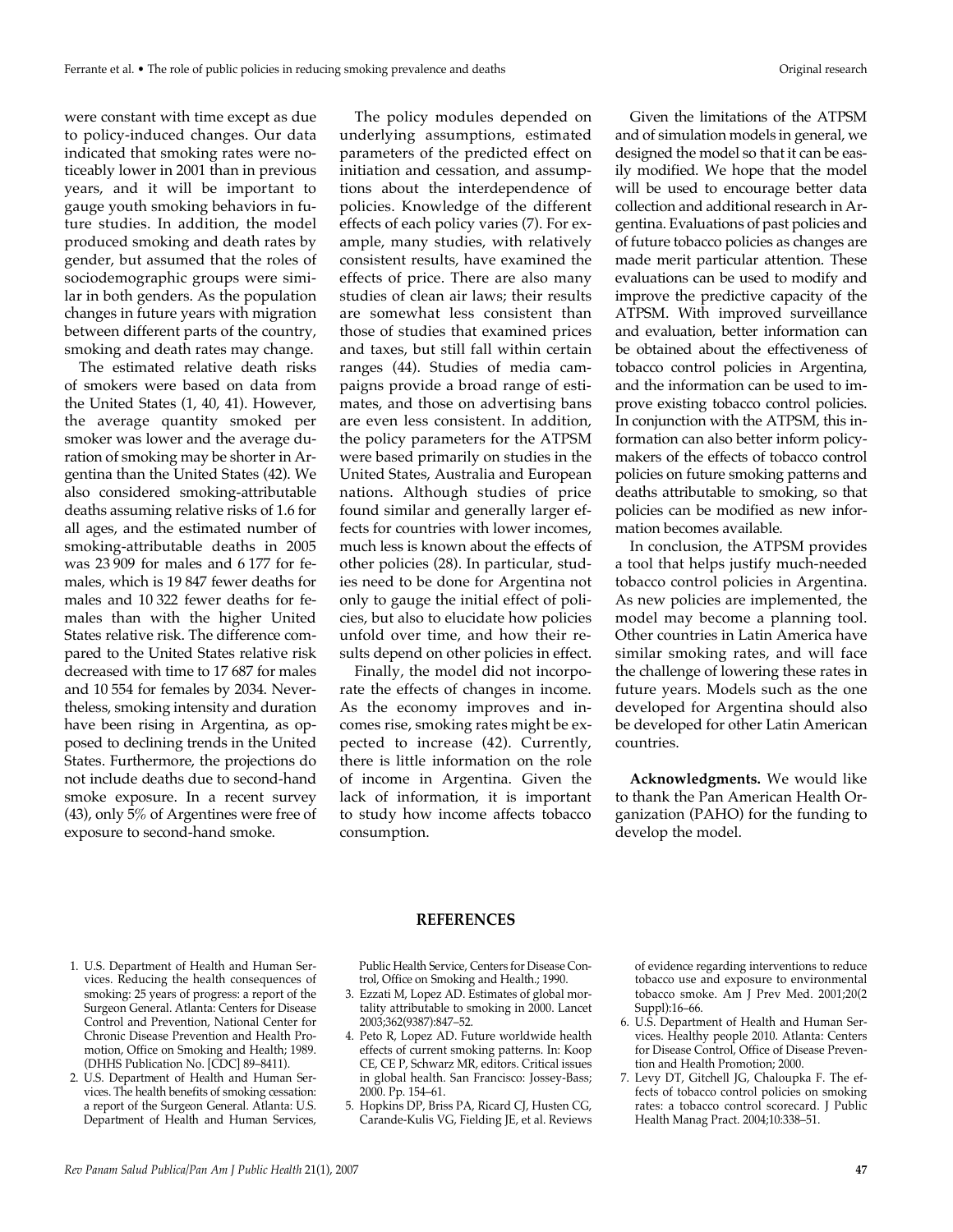- 8. Taylor DH, Jr., Hasselblad V, Henley SJ, Thun MJ, Sloan FA. Benefits of smoking cessation for longevity. Am J Public Health. 2002;92(6): 990–6.
- 9. World Health Organization. Updated status of the WHO Framework Convention on Tobacco Control. 2005. Available from: http:// www.who.int/tobacco/framework/country list/en/index.html. Accessed 24 Dec 2006.
- 10. Levy DT, Nikolayev N, Mumford EA. The Healthy People 2010 Smoking Prevalence and Tobacco Control Objectives: results from the SimSmoke Tobacco Control Policy Simulation Model. Cancer Causes Control. 2005;16(4): 359–71.
- 11. Levy DT, Nikolayev N, Mumford EA. Recent trends in smoking and the role of public policies: results from the SimSmoke Tobacco Control Policy Simulation Model. Addiction. 2005;10(10):1526–37.
- 12. Levy DT, Chaloupka F, Gitchell J, Mendez D, Warner KE. The use of simulation models for the surveillance, justification and understanding of tobacco control policies. Health Care Manag Sci. 2002;5(2):113–20.
- 13. Levy DT, Cummings KM, Hyland A. A simulation of the effects of youth initiation policies on overall cigarette use. Am J Public Health. 2000;90(8):1311–4.
- 14. McWhorter WP, Boyd GM, Mattson ME. Predictors of quitting smoking: the NHANES I followup experience. J Clin Epidemiol. 1990; 43(12):1399–405.
- 15. Gilpin EA, Pierce JP, Farkas AJ. Duration of smoking abstinence and success in quitting. J Natl Cancer Inst. 1997;89(8):572–6.
- 16. U.S. Centers for Disease Control. Cigarette smoking among adults—United States, 1998. Morb Mortal Wkly Rep. 2000;49(39):881–4.
- 17. Ciruzzi MA, Schargrosky H, Pramparo P, Rosloznik J, Zylbersztejn H, Haquim M, et al. Edad avanzanda y factores de riesgo para infarto agudo de miocardio. Medicina (Buenos Aires). 2002;62(6):535–43.
- 18. Ciruzzi M, Pramparo P, Rozlosnik J, Zylberstjn H, Delmonte H, Haquim M, et al. Hypertension and the risk of acute myocardial infarction in Argentina. The Argentine Factores de Riesgo Coronario en America del Sur (FRICAS) Investigators. Prev Cardiol. 2001; 4(2):57–64.
- 19. Matos E, Vilensky M, Boffetta P, Kogevinas M. Lung cancer and smoking: a case–control study in Buenos Aires, Argentina. Lung Cancer. 1998;21(3):155–63.
- 20. Burns D, Garfinkel L, Samet J, eds. Changes in cigarette-related disease risks and their implication for prevention and control. Bethesda, MD: National Institutes of Health, National Cancer Institute; 1997.
- 21. U.S. Department of Health and Human Services. The health consequences of smoking.

Atlanta: Centers for Disease Control and Prevention, National Center for Chronic Disease Prevention and Health Promotion, Office on Smoking and Health; 2004.

- 22. Levy DT, Friend K, Polishchuk E. Effect of clean indoor air laws on smokers: the clean air module of the SimSmoke computer simulation model. Tob Control. 2001;10(4):345–51.
- 23. Levy DT, Friend K, Holder H, Carmona M. Effect of policies directed at youth access to smoking: results from the SimSmoke computer simulation model. Tob Control. 2001; 10(2):108–16.
- 24. Levy DT, Friend K. Examining the effects of tobacco treatment policies on smoking rates and smoking related deaths using the SimSmoke computer simulation model. Tob Control. 2002;11(1):47–54.
- 25. Levy DT, Friend K. A simulation model of policies directed at treating tobacco use and dependence. Med Decis Making. 2002;22(1): 6–17.
- 26. Levy DT, Friend K. A computer simulation model of mass media interventions directed at tobacco use. Prev. Med. 2001;32(3):284–94.
- 27. Levy DT, Cummings KM, Hyland A. Increasing taxes as a strategy to reduce cigarette use and deaths: results of a simulation model. Prev Med. 2000;31(3):279–86.
- 28. Chaloupka FJ, Hu T, Warner KE, Jacobs R, Yurekli A. The taxation of tobacco products. In: Jha P, Chaloupka F, eds. Tobacco control in developing countries. New York: Oxford University Press; 2000. Pp. 237–272.
- 29. Rozada MG, Sanchez G, Angueira M, Bartolomé Verra FJ. Analysis económico del consumo de tabaco en Argentina; 2002. Available from: http://www.msal.gov.ar/htm/site\_ tabaco / pdf / Estudio%20econometrico% 202002%5B1%5D%5B1%5D.final.pdf. Accessed 24 Dec 2006.
- 30. Farrelly M, Bray J. Responses to increases in cigarette prices by race/ethnicity, income, and age groups—United States, 1976–1993. Morb Mortal Wkly Rep. 1998;47(29):605–9.
- 31. Kenkel D, Chen L. Consumer information and tobacco use. In: Jha P, Chaloupka F, eds. Tobacco control in developing countries. New York: Oxford University Press; 2000. Pp. 177–214.
- 32. Levy DT, Mumford E, Pesin B. Tobacco control policies, and reductions in smoking rates and smoking-related deaths: results from the SimSmoke model. Expert Rev Pharmacoecon Outcomes Res. 2003;3(4):457–68.
- 33. Borland R. Tobacco health warnings and smoking related cognitions and behaviours. Addiction. 1997;92(11):1427–35.
- 34. Martens D. Graphic tobacco warnings having desired effect. Can Med Assoc J. 2002;166(11): 1453.
- 35. Hammond D, McDonald PW, Fong GT, Brown KS, Cameron R. The impact of cigarette warning labels and smoke-free bylaws on smoking cessation: evidence from former smokers. Can J Public Health. 2004;95(3): 201–4.
- 36. Hammond D, Fong GT, McDonald PW, Cameron R, Brown KS. Impact of the graphic Canadian warning labels on adult smoking behaviour. Tob Control. 2003;12(4):391–5.
- 37. U.S. Centers for Disease Control. 2000 Global youth tobacco surveys. Available from: www. cdc.gov/tobacco/global/gyts/factsheets/ 2000/Argentina\_factsheet.htm. Accessed 24 Dec 2006.
- 38. Blecher EH, van Walbeek CP. An international analysis of cigarette affordability. Tob Control. 2004;13(4):339–46.
- 39. Guindon GE, Tobin S, Yach D. Trends and affordability of cigarette prices: ample room for tax increases and related health gains. Tob Control. 2002;11(1):35–43.
- 40. Thun MJ, Myers DG, Day-Lally C, Namboodiri NM, Calle EE, Flanders WD, et al. Age and the exposure-response relationships between cigarette smoking and premature death in Cancer Prevention Study II. In: Burns D, Garfinkel L, Samet J, eds. Changes in cigarette related disease risks and their implication for prevention and control. Bethesda: National Cancer Institute; 1997. Pp. 383–475.
- 41. Burns D, Garfinkel L, Samet J, eds. Changes in cigarette-related disease risks and their implication for prevention and control. Bethesda: National Institutes of Health, National Cancer Institute; 1997.
- 42. U.S. Department of Health and Human Services. Smoking and health in the Americas: a report of the Surgeon General, in collaboration with the Pan American Health Organization. Atlanta: Centers for Disease Control and Prevention, National Center for Chronic Disease Prevention and Health Promotion, Office on Smoking and Health; 1992.
- 43. Argentina. Ministerio de Salud y Ambiente de la Nación. Encuesta de tabaquismo en grandes ciudades de Argentina, 2004. Programa Nacional de Control de Tabaco. Available from: http://www.msal.gov.ar/htm/  $\mathrm{s}$ ite\_tabaco/p $\mathrm{d}$ f/encuesta\_tabaquismo.pdf. Accessed 24 Dec 2006.
- 44. Levy DT, Friend KB. The effects of clean indoor air laws: what do we know and what do we need to know? Health Educ Res. 2003; 18(5):592–609.

Manuscript received on 4 August 2005. Revised version accepted for publication on 1 November 2006.